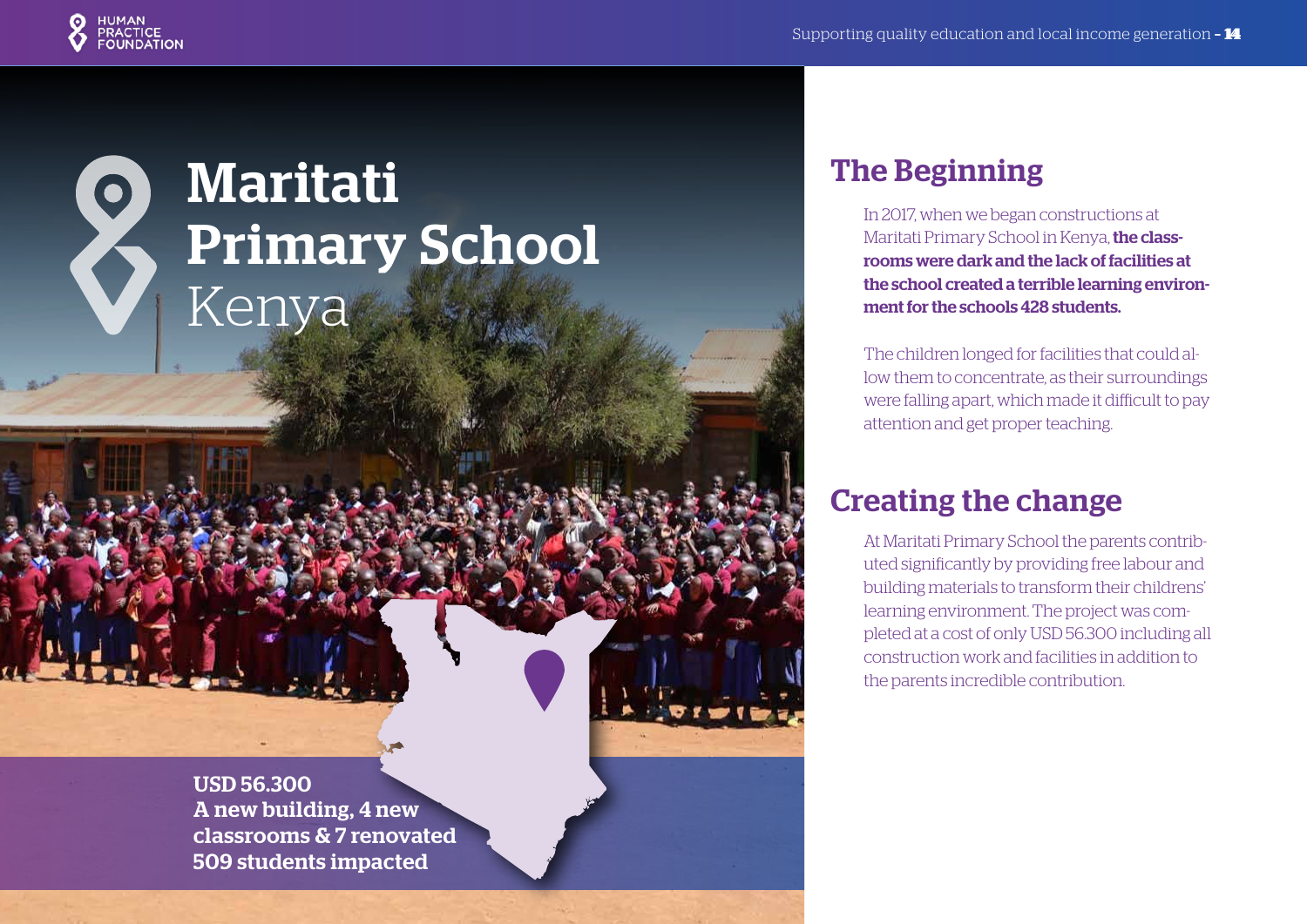

# Full School Transformation

Today, a place where joyful learning exists at Maritati Primary School. The construction of a new building with 4 new classrooms and renovation of an additional 7 was completed in only 10 months. We have further installed a playground, a library, a permaculture garden and are running a social entrepreneurship programme at the school.

The immense commitment, curiosity and proactive approach towards improving and developing their skills and learning new methods continues to create incredible engagement and optimism at the school.

Today, Maritati Primary School is a top performing school within its district. Since the school was transformed, enrolment has increased from 428 to 509. The school's grade average has increased by 15% and attendance is up by 10%.



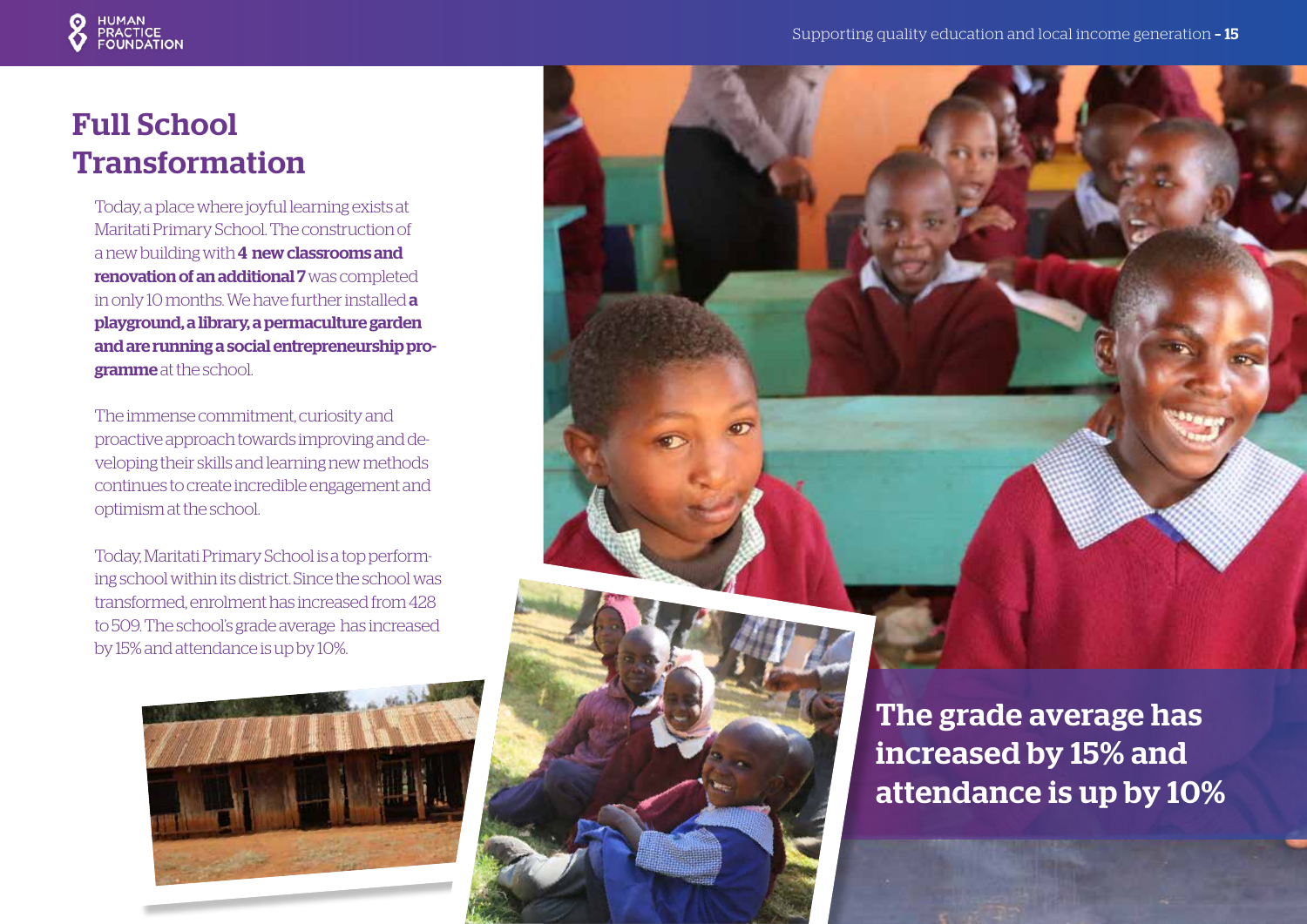



### Funding from Within

One exceptional thing about Maritati Primary School is that its donors have actively participated in every step of the school's transformation. Our UK trustees, Michael Grodner and Jonathan Turner, who have visited the school twice have generously funded the project and contributed with new ideas brought into motion by their connections with students, teachers and management at the school. We are proud to have such generous trustees that actively participate in securing the funding of our projects. So actively in fact, that they organized a fundraising event where they swam across the English Channel raising a significant amount of money for for the school. They describe the experience of being part of the school transformation as follows:

"In June 2017 we met with Human Practice Foundation in London to discuss our common goal: To build a school in one of the most impoverished communities in Africa. A month later we reunited in Kenya where we visited numerous schools in desperate need. We were also introduced to the local farmer and philanthropist Charlie Dyer, who is Human Practice's local partner. Charlie showed us the small village of Maritati in Northern Kenya.

Without the determination, focus and enthusiasm of the team of Human Practice, this project would not have gotten off the ground. In only four months Human Practice took an idea, that of helping a poor African community in need, to the final stages of its completion. (...). Thanks to Human Practice and its' Founding Fathers the school's sustainability is guaranteed"